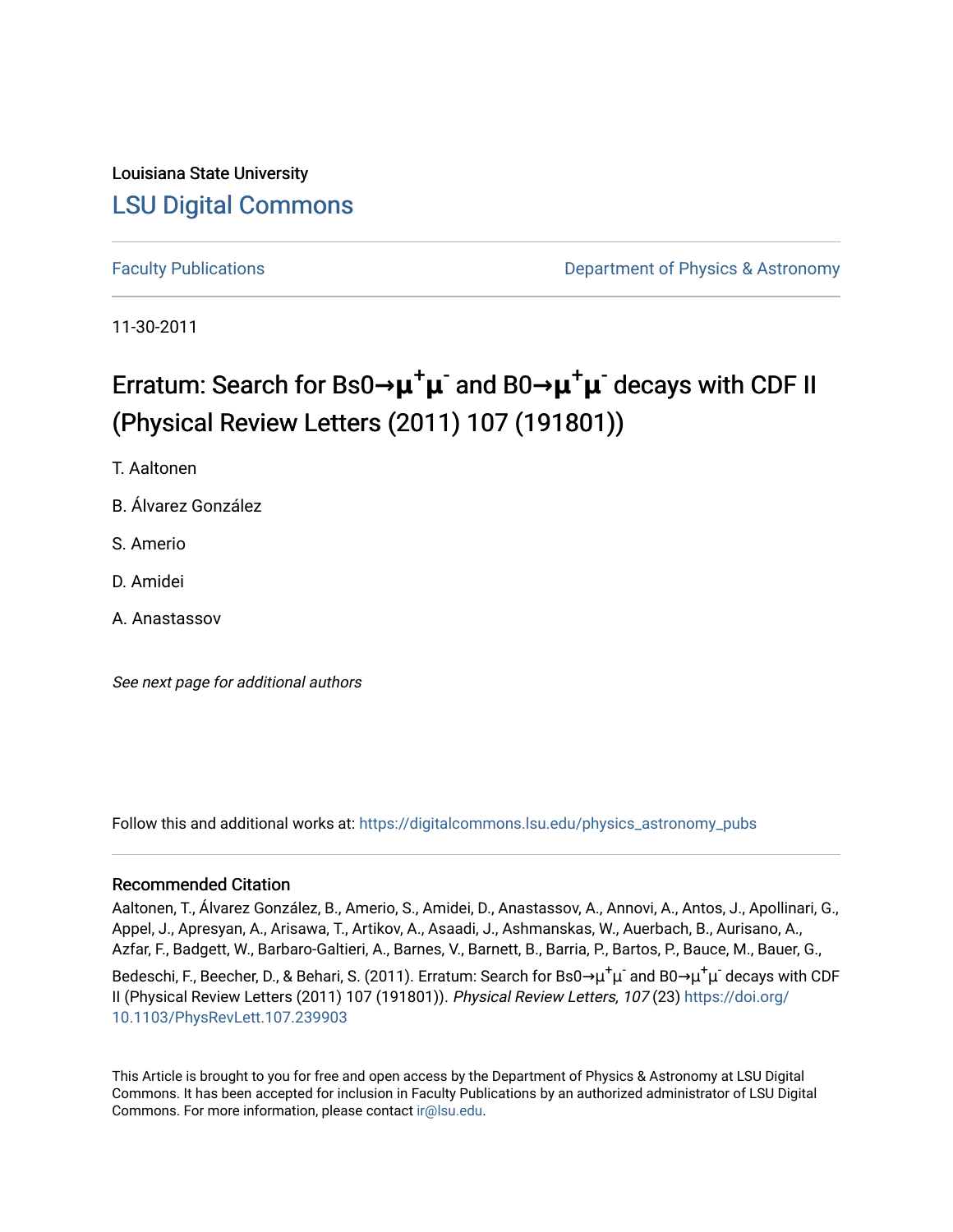#### Authors

T. Aaltonen, B. Álvarez González, S. Amerio, D. Amidei, A. Anastassov, A. Annovi, J. Antos, G. Apollinari, J. A. Appel, A. Apresyan, T. Arisawa, A. Artikov, J. Asaadi, W. Ashmanskas, B. Auerbach, A. Aurisano, F. Azfar, W. Badgett, A. Barbaro-Galtieri, V. E. Barnes, B. A. Barnett, P. Barria, P. Bartos, M. Bauce, G. Bauer, F. Bedeschi, D. Beecher, and S. Behari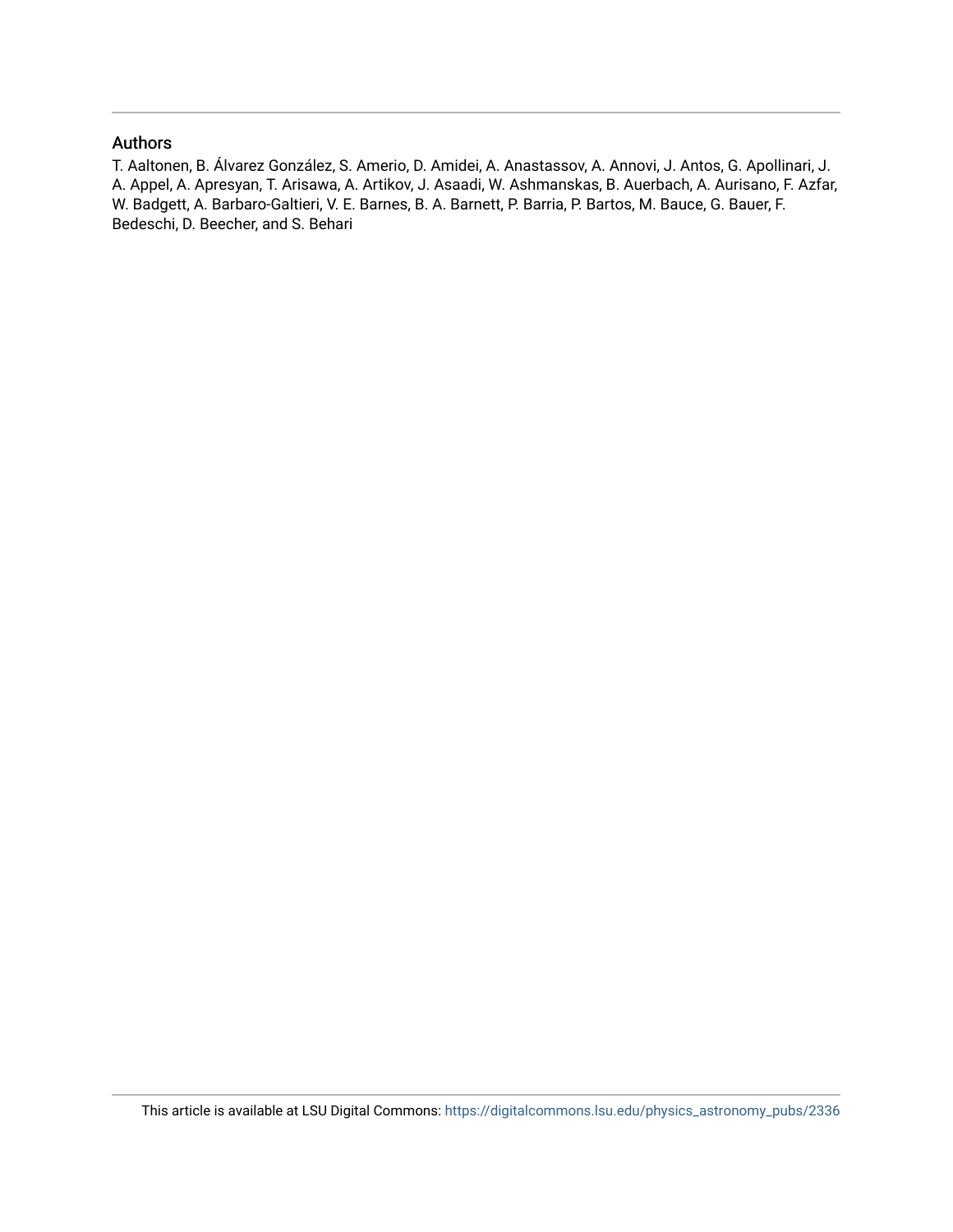### Publisher's Note: Search for  $B_s^0 \to \mu^+ \mu^-$  and  $B^0 \to \mu^+ \mu^-$  Decays with CDF II [Phys. Rev. Lett. 107, 191801 (2011)]

T. Aaltonen, B. Álvarez González, S. Amerio, D. Amidei, A. Anastassov, A. Annovi, J. Antos, G. Apollinari, J. A. Appel, A. Apresyan, T. Arisawa, A. Artikov, J. Asaadi, W. Ashmanskas, B. Auerbach, A. Aurisano, F. Azfar, W. Badgett, A. Barbaro-Galtieri, V. E. Barnes, B. A. Barnett, P. Barria, P. Bartos, M. Bauce, G. Bauer, F. Bedeschi, D. Beecher, S. Behari, G. Bellettini, J. Bellinger, D. Benjamin, A. Beretvas, A. Bhatti, M. Binkley, D. Bisello, I. Bizjak, K. R. Bland, B. Blumenfeld, A. Bocci, A. Bodek, D. Bortoletto, J. Boudreau, A. Boveia, L. Brigliadori, A. Brisuda, C. Bromberg, E. Brucken, M. Bucciantonio, J. Budagov, H. S. Budd, S. Budd, K. Burkett, G. Busetto, P. Bussey, A. Buzatu, C. Calancha, S. Camarda, M. Campanelli, M. Campbell, F. Canelli, B. Carls, D. Carlsmith, R. Carosi, S. Carrillo, S. Carron, B. Casal, M. Casarsa, A. Castro, P. Catastini, D. Cauz, V. Cavaliere, M. Cavalli-Sforza, A. Cerri, L. Cerrito, Y. C. Chen, M. Chertok, G. Chiarelli, G. Chlachidze, F. Chlebana, K. Cho, D. Chokheli, J. P. Chou, W. H. Chung, Y. S. Chung, C. I. Ciobanu, M. A. Ciocci, A. Clark, C. Clarke, G. Compostella, M. E. Convery, J. Conway, M. Corbo, M. Cordelli, C. A. Cox, D. J. Cox, F. Crescioli, C. Cuenca Almenar, J. Cuevas, R. Culbertson, D. Dagenhart, N. d'Ascenzo, M. Datta, P. de Barbaro, S. De Cecco, G. De Lorenzo, M. Dell'Orso, C. Deluca, L. Demortier, J. Deng, M. Deninno, F. Devoto, M. d'Errico, A. Di Canto, B. Di Ruzza, J. R. Dittmann, M. D'Onofrio, S. Donati, P. Dong, M. Dorigo, T. Dorigo, K. Ebina, A. Elagin, A. Eppig, R. Erbacher, D. Errede, S. Errede, N. Ershaidat, R. Eusebi, H. C. Fang, S. Farrington, M. Feindt, J. P. Fernandez, C. Ferrazza, R. Field, G. Flanagan, R. Forrest, M. J. Frank, M. Franklin, J. C. Freeman, Y. Funakoshi, I. Furic, M. Gallinaro, J. Galyardt, J. E. Garcia, A. F. Garfinkel, P. Garosi, H. Gerberich, E. Gerchtein, S. Giagu, V. Giakoumopoulou, P. Giannetti, K. Gibson, C. M. Ginsburg, N. Giokaris, P. Giromini, M. Giunta, G. Giurgiu, V. Glagolev, D. Glenzinski, M. Gold, D. Goldin, N. Goldschmidt, A. Golossanov, G. Gomez, G. Gomez-Ceballos, M. Goncharov, O. Gonza´lez, I. Gorelov, A. T. Goshaw, K. Goulianos, S. Grinstein, C. Grosso-Pilcher, R. C. Group, J. Guimaraes da Costa, Z. Gunay-Unalan, C. Haber, S. R. Hahn, E. Halkiadakis, A. Hamaguchi, J. Y. Han, F. Happacher, K. Hara, D. Hare, M. Hare, R. F. Harr, K. Hatakeyama, C. Hays, M. Heck, J. Heinrich, M. Herndon, S. Hewamanage, D. Hidas, A. Hocker, W. Hopkins, D. Horn, S. Hou, R. E. Hughes, M. Hurwitz, U. Husemann, N. Hussain, M. Hussein, J. Huston, G. Introzzi, M. Iori, A. Ivanov, E. James, D. Jang, B. Jayatilaka, E. J. Jeon, M. K. Jha, S. Jindariani, W. Johnson, M. Jones, K. K. Joo, S. Y. Jun, T. R. Junk, T. Kamon, P. E. Karchin, A. Kasmi, Y. Kato, W. Ketchum, J. Keung, V. Khotilovich, B. Kilminster, D. H. Kim, H. S. Kim, H. W. Kim, J. E. Kim, M. J. Kim, S. B. Kim, S. H. Kim, Y. K. Kim, N. Kimura, M. Kirby, S. Klimenko, K. Kondo, D. J. Kong, J. Konigsberg, A. V. Kotwal, M. Kreps, J. Kroll, D. Krop, N. Krumnack, M. Kruse, V. Krutelyov, T. Kuhr, M. Kurata, S. Kwang, A. T. Laasanen, S. Lami, S. Lammel, M. Lancaster, R. L. Lander, K. Lannon, A. Lath, G. Latino, T. LeCompte, E. Lee, H. S. Lee, J. S. Lee, S. W. Lee, S. Leo, S. Leone, J. D. Lewis, A. Limosani, C.-J. Lin, J. Linacre, M. Lindgren, E. Lipeles, A. Lister, D. O. Litvintsev, C. Liu, Q. Liu, T. Liu, S. Lockwitz, A. Loginov, D. Lucchesi, J. Lueck, P. Lujan, P. Lukens, G. Lungu, J. Lys, R. Lysak, R. Madrak, K. Maeshima, K. Makhoul, S. Malik, G. Manca, A. Manousakis-Katsikakis, F. Margaroli, C. Marino, M. Martı´nez, R. Martı´nez-Balları´n, P. Mastrandrea, M. E. Mattson, P. Mazzanti, K. S. McFarland, P. McIntyre, R. McNulty, A. Mehta, P. Mehtala, A. Menzione, C. Mesropian, T. Miao, D. Mietlicki, A. Mitra, H. Miyake, S. Moed, N. Moggi, M. N. Mondragon, C. S. Moon, R. Moore, M. J. Morello, J. Morlock, P. Movilla Fernandez, A. Mukherjee, Th. Muller, P. Murat, M. Mussini, J. Nachtman, Y. Nagai, J. Naganoma, I. Nakano, A. Napier, J. Nett, C. Neu, M. S. Neubauer, J. Nielsen, L. Nodulman, O. Norniella, E. Nurse, L. Oakes, S. H. Oh, Y. D. Oh, I. Oksuzian, T. Okusawa, R. Orava, L. Ortolan, S. Pagan Griso, C. Pagliarone, E. Palencia, V. Papadimitriou, A. A. Paramonov, J. Patrick, G. Pauletta, M. Paulini, C. Paus, D. E. Pellett, A. Penzo, T. J. Phillips, G. Piacentino, E. Pianori, J. Pilot, K. Pitts, C. Plager, L. Pondrom, K. Potamianos, O. Poukhov, F. Prokoshin, A. Pronko, F. Ptohos, E. Pueschel, G. Punzi, J. Pursley, A. Rahaman, V. Ramakrishnan, N. Ranjan, I. Redondo, P. Renton, M. Rescigno, T. Riddick, F. Rimondi, L. Ristori, A. Robson, T. Rodrigo, T. Rodriguez, E. Rogers, S. Rolli, R. Roser, M. Rossi, F. Rubbo, F. Ruffini, A. Ruiz, J. Russ, V. Rusu, A. Safonov, W. K. Sakumoto, Y. Sakurai, L. Santi, L. Sartori, K. Sato, V. Saveliev, A. Savoy-Navarro, P. Schlabach, A. Schmidt, E. E. Schmidt, M. P. Schmidt, M. Schmitt, T. Schwarz, L. Scodellaro, A. Scribano, F. Scuri, A. Sedov, S. Seidel, Y. Seiya, A. Semenov, F. Sforza, A. Sfyrla, S. Z. Shalhout, T. Shears, P. F. Shepard, M. Shimojima, S. Shiraishi, M. Shochet, I. Shreyber, A. Simonenko, P. Sinervo, A. Sissakian, K. Sliwa, J. R. Smith, F. D. Snider, A. Soha, S. Somalwar, V. Sorin, D. Sperka, P. Squillacioti, M. Stancari, M. Stanitzki, R. St. Denis, B. Stelzer, O. Stelzer-Chilton, D. Stentz, J. Strologas, G. L. Strycker, Y. Sudo, A. Sukhanov, I. Suslov, K. Takemasa, Y. Takeuchi, J. Tang, M. Tecchio, P. K. Teng, J. Thom, J. Thome, G. A. Thompson, E. Thomson, P. Ttito-Guzmán,